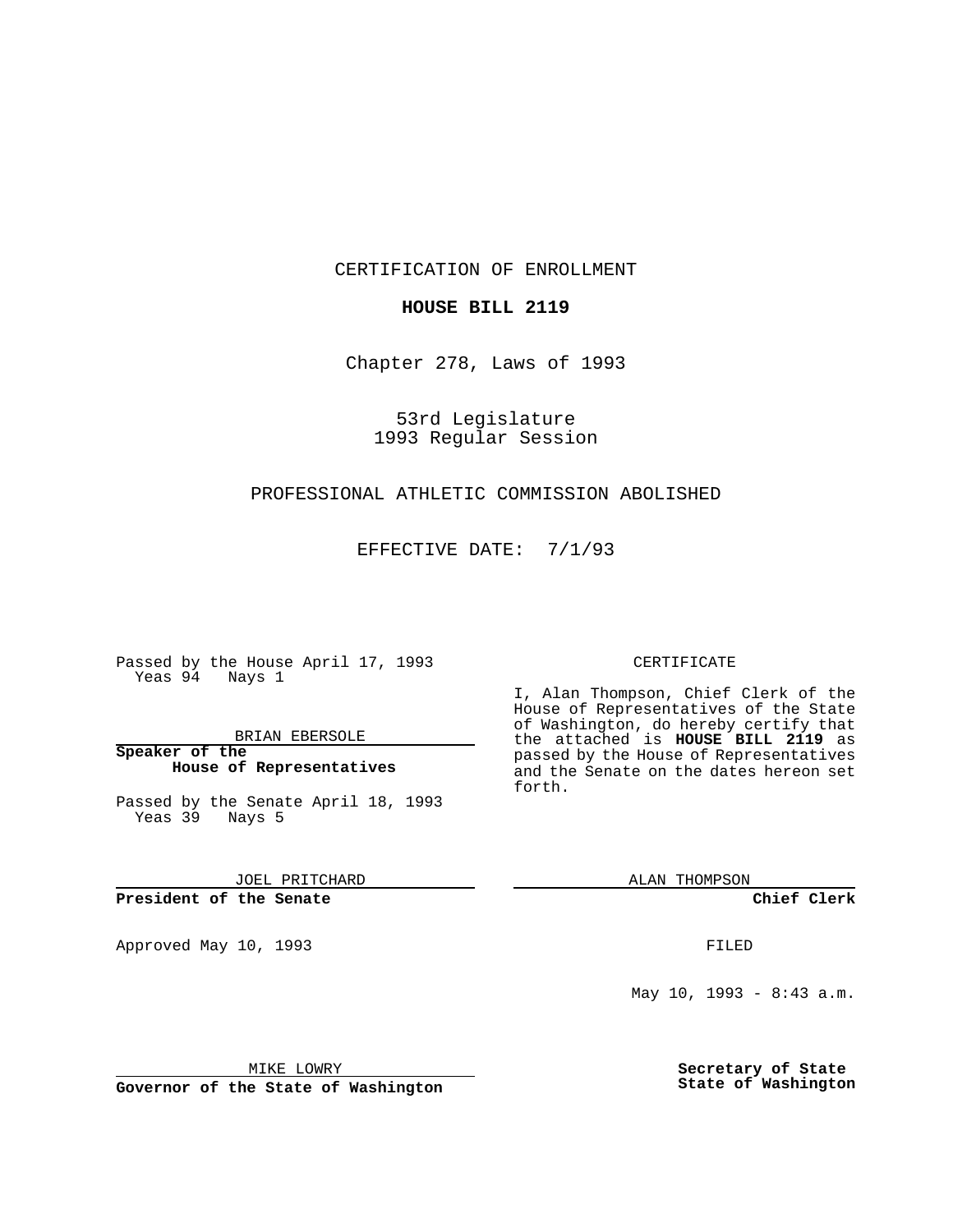# **HOUSE BILL 2119** \_\_\_\_\_\_\_\_\_\_\_\_\_\_\_\_\_\_\_\_\_\_\_\_\_\_\_\_\_\_\_\_\_\_\_\_\_\_\_\_\_\_\_\_\_\_\_

\_\_\_\_\_\_\_\_\_\_\_\_\_\_\_\_\_\_\_\_\_\_\_\_\_\_\_\_\_\_\_\_\_\_\_\_\_\_\_\_\_\_\_\_\_\_\_

Passed Legislature - 1993 Regular Session

## **State of Washington 53rd Legislature 1993 Regular Session**

**By** Representatives Dunshee, Lemmon and Wolfe; by request of Office of Financial Management

Read first time 4/02/93. Referred to Committee on APPROPRIATIONS.

 AN ACT Relating to abolition of the state professional athletic commission; amending RCW 67.08.002, 67.08.007, 67.08.010, 67.08.015, 67.08.030, 67.08.040, 67.08.050, 67.08.055, 67.08.060, 67.08.080, 67.08.090, 67.08.100, 67.08.110, 67.08.120, 67.08.130, 67.08.140, and 67.08.170; adding a new section to chapter 67.08 RCW; creating new sections; repealing RCW 67.08.001, 67.08.003, 67.08.005, and 67.08.009; providing an effective date; and declaring an emergency.

BE IT ENACTED BY THE LEGISLATURE OF THE STATE OF WASHINGTON:

 NEW SECTION. **Sec. 1.** The state professional athletic commission is hereby abolished and its powers, duties, and functions are hereby transferred to the department of licensing. All references to the director or state professional athletic commission in the Revised Code of Washington shall be construed to mean the director or department of licensing.

 NEW SECTION. **Sec. 2.** All reports, documents, surveys, books, records, files, papers, or written material in the possession of the state professional athletic commission shall be delivered to the custody of the department of licensing. All cabinets, furniture,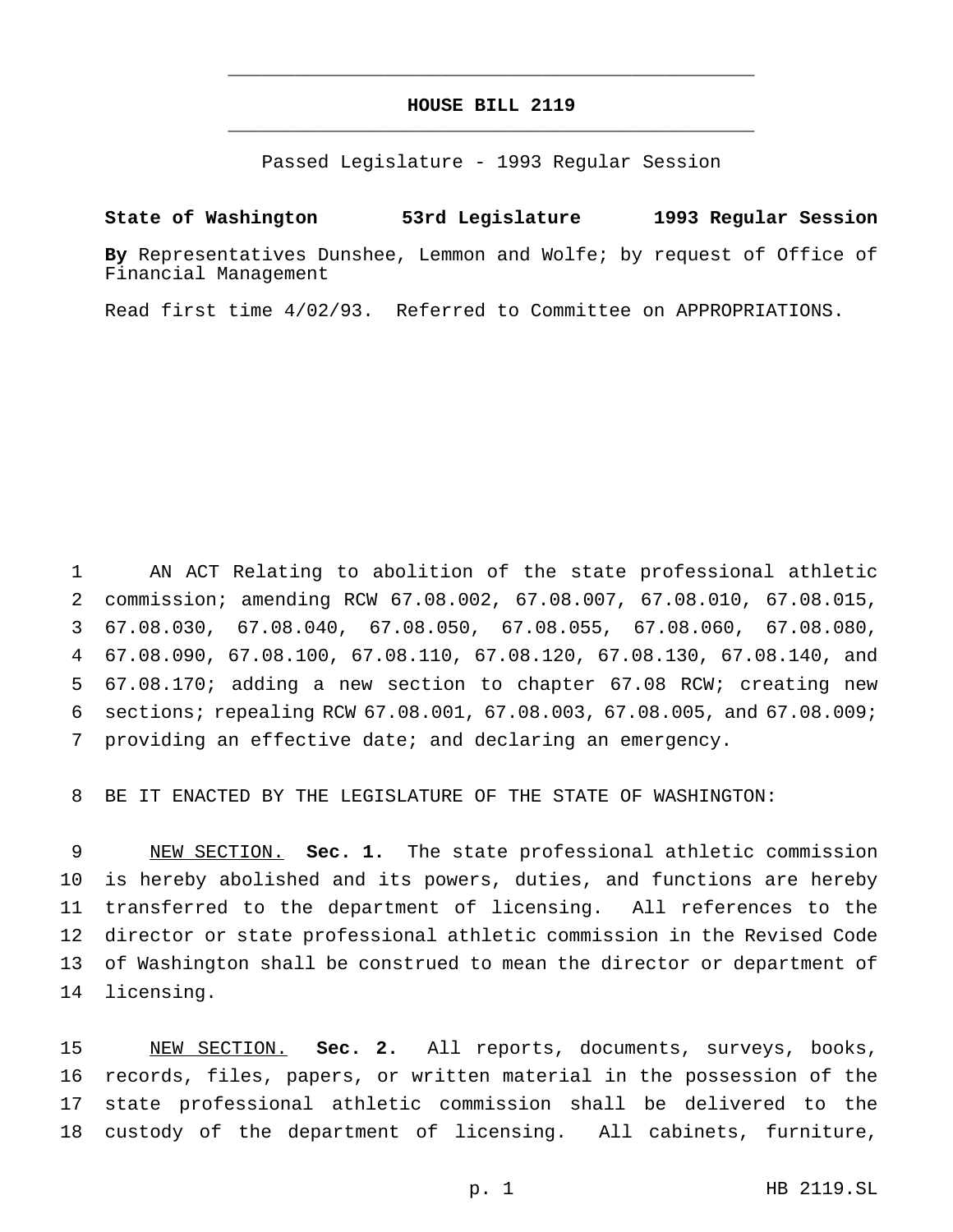office equipment, motor vehicles, and other tangible property employed by the state professional athletic commission shall be made available to the department of licensing. All funds, credits, or other assets held by the state professional athletic commission shall be assigned to the department of licensing.

 Any appropriations made to the state professional athletic commission shall, on the effective date of this section, be transferred and credited to the department of licensing.

 Whenever any question arises as to the transfer of any personnel, funds, books, documents, records, papers, files, equipment, or other tangible property used or held in the exercise of the powers and the performance of the duties and functions transferred, the director of financial management shall make a determination as to the proper allocation and certify the same to the state agencies concerned.

 NEW SECTION. **Sec. 3.** All employees of the state professional athletic commission are transferred to the jurisdiction of the department of licensing. All employees classified under chapter 41.06 RCW, the state civil service law, are assigned to the department of licensing to perform their usual duties upon the same terms as formerly, without any loss of rights, subject to any action that may be appropriate thereafter in accordance with the laws and rules governing state civil service.

 NEW SECTION. **Sec. 4.** All rules and all pending business before the state professional athletic commission shall be continued and acted upon by the department of licensing. All existing contracts and obligations shall remain in full force and shall be performed by the department of licensing.

 NEW SECTION. **Sec. 5.** The transfer of the powers, duties, functions, and personnel of the state professional athletic commission shall not affect the validity of any act performed prior to the effective date of this section.

 NEW SECTION. **Sec. 6.** If apportionments of budgeted funds are required because of the transfers directed by sections 2 through 5 of this act, the director of financial management shall certify the apportionments to the agencies affected, the state auditor, and the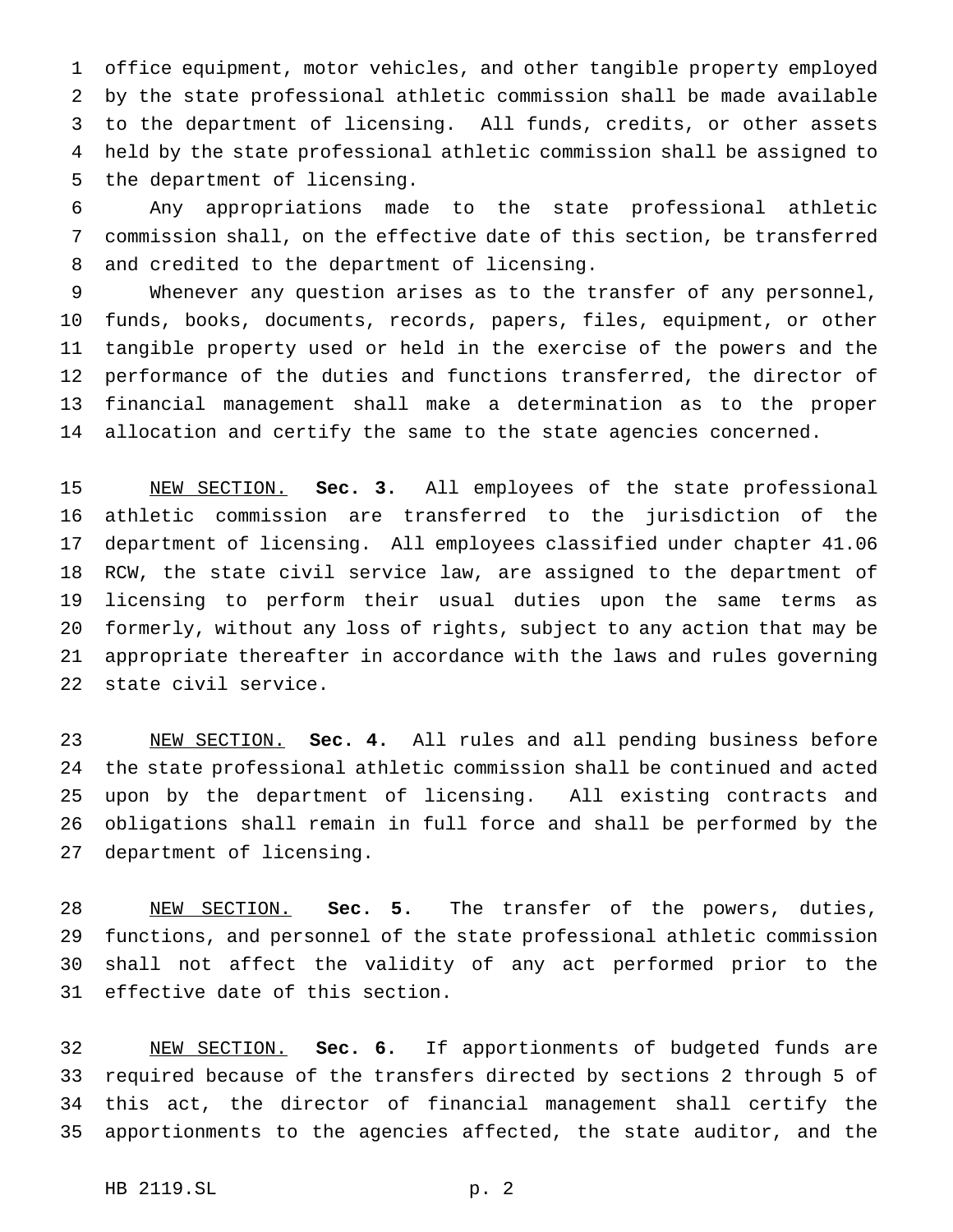state treasurer. Each of these shall make the appropriate transfer and adjustments in funds and appropriation accounts and equipment records in accordance with the certification.

 NEW SECTION. **Sec. 7.** Nothing contained in sections 1 through 6 of this act may be construed to alter any existing collective bargaining unit or the provisions of any existing collective bargaining agreement until the agreement has expired or until the bargaining unit has been modified by action of the personnel board as provided by law.

 **Sec. 8.** RCW 67.08.002 and 1989 c 127 s 1 are each amended to read as follows:

 Unless the context clearly requires otherwise, the definitions in this section apply throughout this chapter.

 (1) "Boxing" includes, but is not limited to, sumo, judo, and karate in addition to fisticuffs, but does not include professional wrestling.

16 (2) ((<del>"Commission"</del>)) <u>"Department"</u> means the ((professional athletic 17 commission)) department of licensing.

 (3) "Director" means the director of the department of licensing.  $(4)$  "Promoter" means any person and, in the case of a corporation, an officer, director, employee, or shareholder thereof, who produces, arranges, or stages any professional wrestling exhibition or boxing contest.

23 ( $(\frac{4}{4})$ ) (5) "Wrestling exhibition" or "wrestling show" means a form of sports entertainment in which the participants display their skills in a struggle against each other in the ring and either the outcome may be predetermined or the participants do not necessarily strive to win, or both.

 **Sec. 9.** RCW 67.08.007 and 1959 c 305 s 2 are each amended to read as follows:

30 The ((commission)) department may employ and fix the compensation of such officers, employees, and inspectors as may be necessary to administer the provisions of this chapter as amended.

 **Sec. 10.** RCW 67.08.010 and 1989 c 127 s 13 are each amended to read as follows: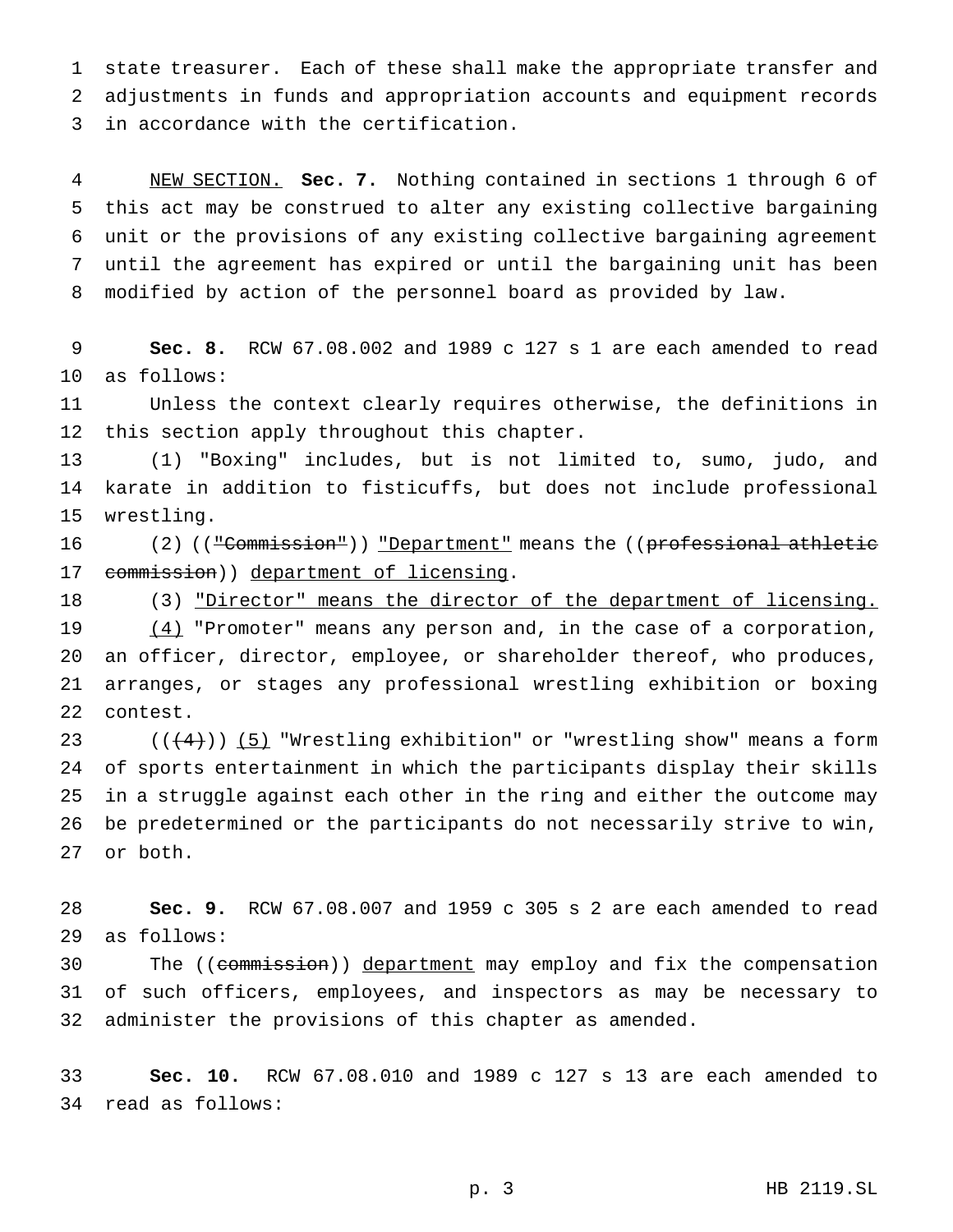1 The ((commission)) department shall have power to issue and for cause to revoke a license to conduct boxing contests, sparring matches, or wrestling shows or exhibitions including a simultaneous telecast of any live, current or spontaneous boxing, sparring or wrestling match or performance on a closed circuit telecast within this state, whether originating in this state or elsewhere, and for which a charge is made, as herein provided under such terms and conditions and at such times 8 and places as the ((commission)) department may determine. Such licenses shall entitle the holder thereof to conduct boxing contests and sparring and/or wrestling matches and exhibitions under such terms 11 and conditions and at such times and places as the ((commission)) 12 department may determine. In case the ((commission)) department shall refuse to grant a license to any applicant, or shall cancel any license, such applicant, or the holder of such canceled license shall be entitled, upon application, to a hearing to be held not less than sixty days after the filing of such order at such place as the 17 ((commission)) department may designate: PROVIDED, HOWEVER, That if it has been found by a valid finding and such finding is fully set forth in such order, that the applicant or licensee has been guilty of disobeying any provision of this chapter, such hearing shall be denied.

 NEW SECTION. **Sec. 11.** A new section is added to chapter 67.08 RCW to read as follows:

 The director has the following authority in administering this chapter:

 (1) Adopt, amend, and rescind rules as deemed necessary to carry 26 out this chapter;

 (2) Issue subpoenas and administer oaths in connection with an investigation, hearing, or proceeding held under this chapter;

 (3) Take or cause depositions to be taken and use other discovery procedures as needed in an investigation, hearing, or proceeding held under this chapter;

(4) Compel attendance of witnesses at hearings;

 (5) In the course of investigating a complaint or report of unprofessional conduct, conduct practice reviews;

 (6) Take emergency action ordering summary suspension of a license, or restriction or limitation of the licensee's practice pending proceedings by the director;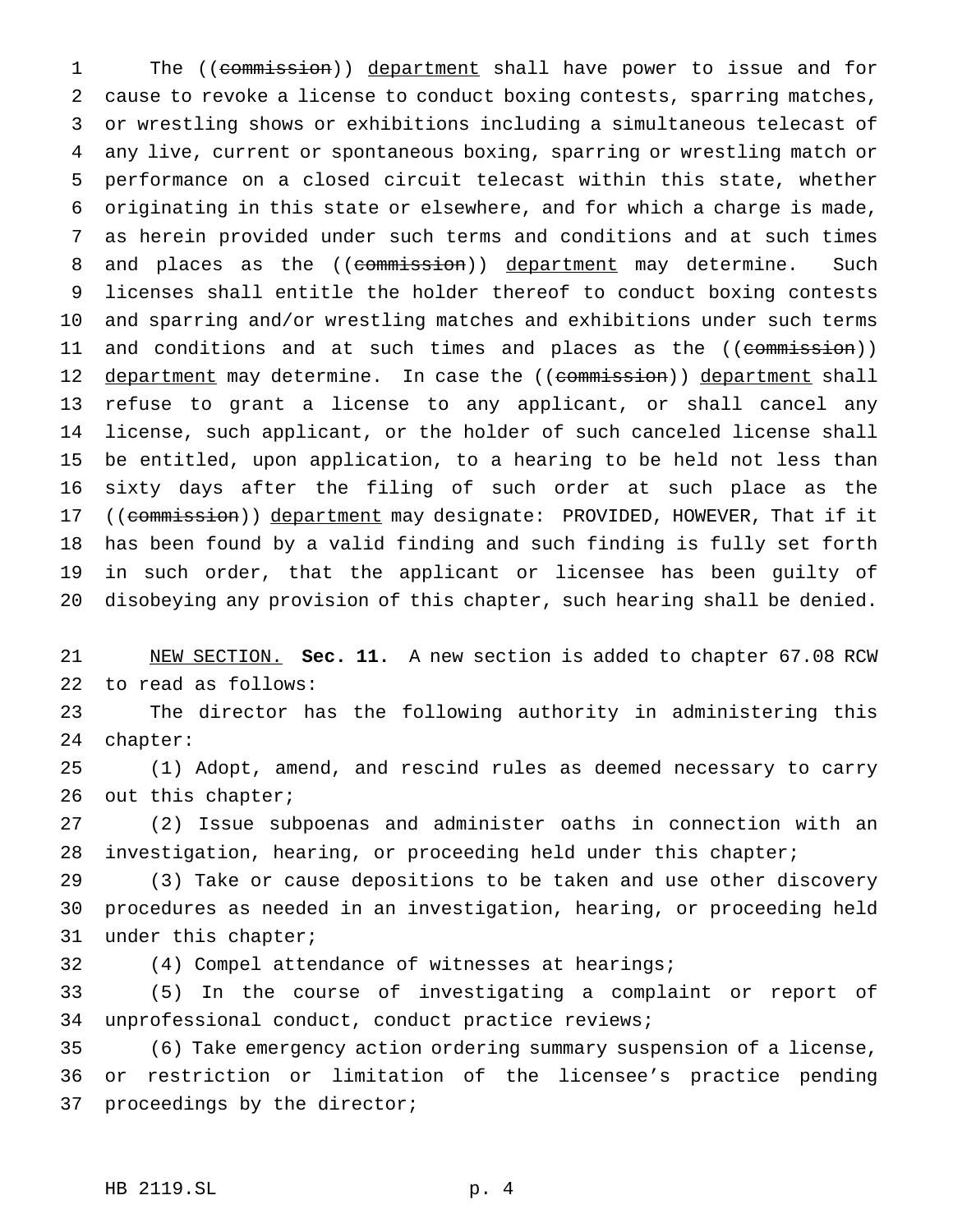(7) Use the office of administrative hearings as authorized in chapter 34.12 RCW to conduct hearings. However, the director or the director's designee shall make the final decision in the hearing;

 (8) Enter into contracts for professional services determined to be necessary for adequate enforcement of this chapter;

(9) Adopt standards of professional conduct or practice;

 (10) In the event of a finding of unprofessional conduct by an applicant or license holder, impose sanctions against a license applicant or license holder as provided by this chapter;

 (11) Enter into an assurance of discontinuance in lieu of issuing a statement of charges or conducting a hearing. The assurance shall consist of a statement of the law in question and an agreement not to violate the stated provision. The applicant or license holder shall not be required to admit to any violation of the law, and the assurance shall not be construed as such an admission. Violation of an assurance under this subsection is grounds for disciplinary action;

 (12) Designate individuals authorized to sign subpoenas and 18 statements of charges;

 (13) Employ the investigative, administrative, and clerical staff necessary for the enforcement of this chapter; and

(14) Compel the attendance of witnesses at hearings.

 **Sec. 12.** RCW 67.08.015 and 1989 c 127 s 14 are each amended to read as follows:

24 The ((commission)) department shall have power and it shall be its duty to direct, supervise, and control all boxing contests, sparring matches, and wrestling shows or exhibitions conducted within the state and no such boxing contest, sparring match, or wrestling show or exhibition shall be held or given within this state except in 29 accordance with the provisions of this chapter. The ((commission)) 30 department may, in its discretion, issue and for cause revoke a license to conduct, hold or give boxing and sparring contests, and wrestling shows and exhibitions where an admission fee is charged by any club, corporation, organization, association, or fraternal society: PROVIDED, HOWEVER, That all boxing contests, sparring or wrestling matches or exhibitions which:

 (1) Are conducted by any common school, college, or university, whether public or private, or by the official student association thereof, whether on or off the school, college, or university grounds,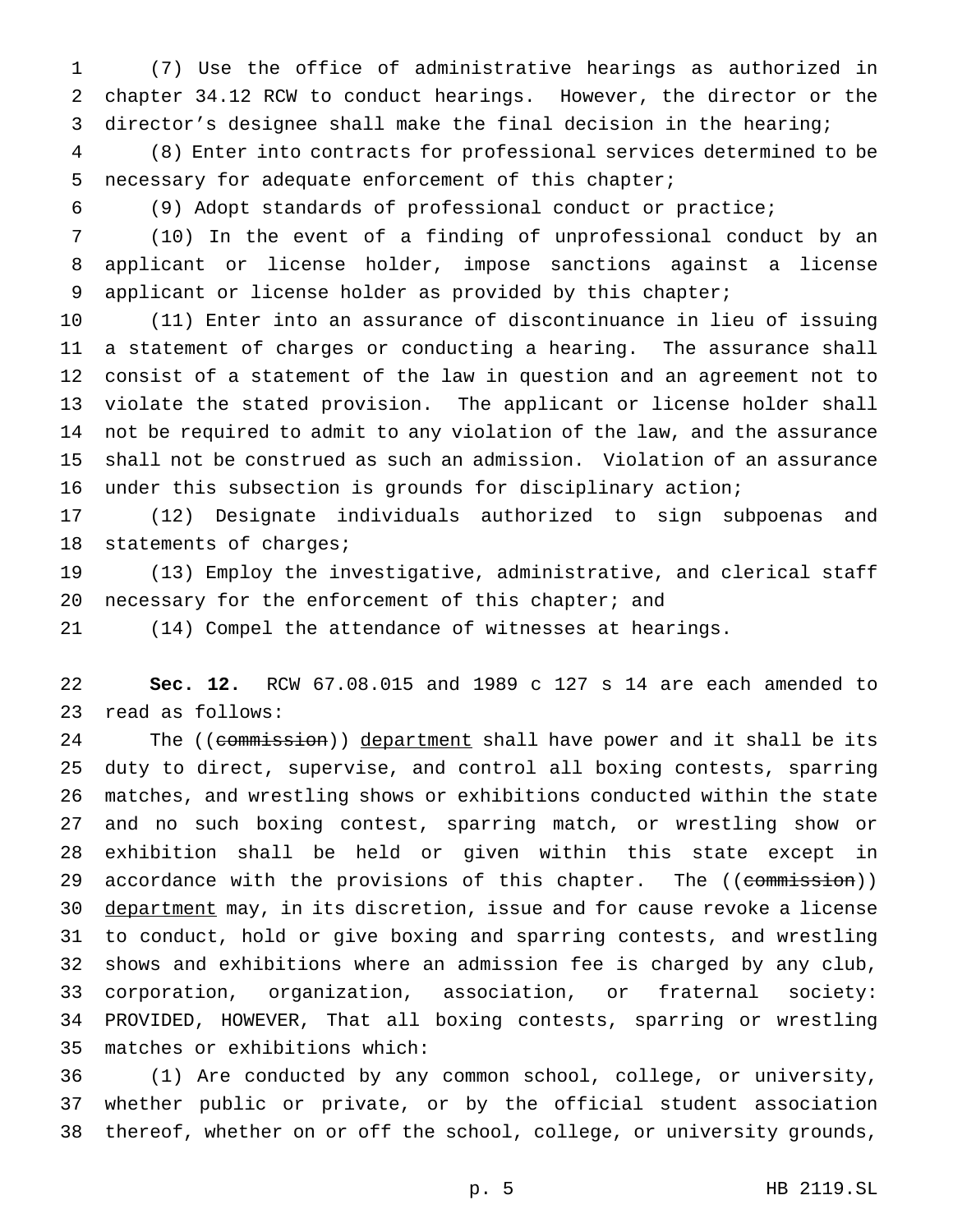where all the participating contestants are bona fide students enrolled in any common school, college, or university, within or without this state; or

 (2) Are entirely amateur events promoted on a nonprofit basis or for charitable purposes; shall not be subject to the provisions of this chapter: PROVIDED, FURTHER, That every contestant in any boxing contest or sparring match not conducted under the provisions of this chapter, prior to engaging in any such contest or match, shall be examined by a practicing physician at least once in each calendar year or, where such contest is conducted by a common school, college or university as further described in this section, once in each academic year in which instance such physician shall also designate the maximum and minimum weights at which such contestant shall be medically certified to participate: PROVIDED FURTHER, That no contestant shall be permitted to participate in any such boxing contest, sparring or wrestling match or exhibition in any weight classification other than that or those for which he is certificated: PROVIDED FURTHER, That the organizations exempted by this section from the provisions of this chapter shall be governed by RCW 67.08.080 as said section applies to boxing contests or sparring matches or exhibitions conducted by organizations exempted by this section from the general provisions of this chapter. No boxing contest, sparring match, or wrestling show or exhibition shall be conducted within the state except pursuant to a license issued in accordance with the provisions of this chapter and 25 the rules and regulations of the ((commission)) department except as hereinabove provided.

 **Sec. 13.** RCW 67.08.030 and 1989 c 127 s 6 are each amended to read as follows:

 (1) Every boxing promoter, as a condition for receiving a license, shall file a good and sufficient bond in the sum of ten thousand 31 dollars with the ((commission)) department, conditioned upon the faithful performance by such licensee of the provisions of this chapter, the payment of the taxes, officials, and contracts as provided for herein and the observance of all rules and regulations of the 35 ((commission)) department, which bond shall be subject to the approval of the attorney general.

 (2) Every promoter of a wrestling exhibition or closed circuit telecast as a condition of receiving a license as provided for under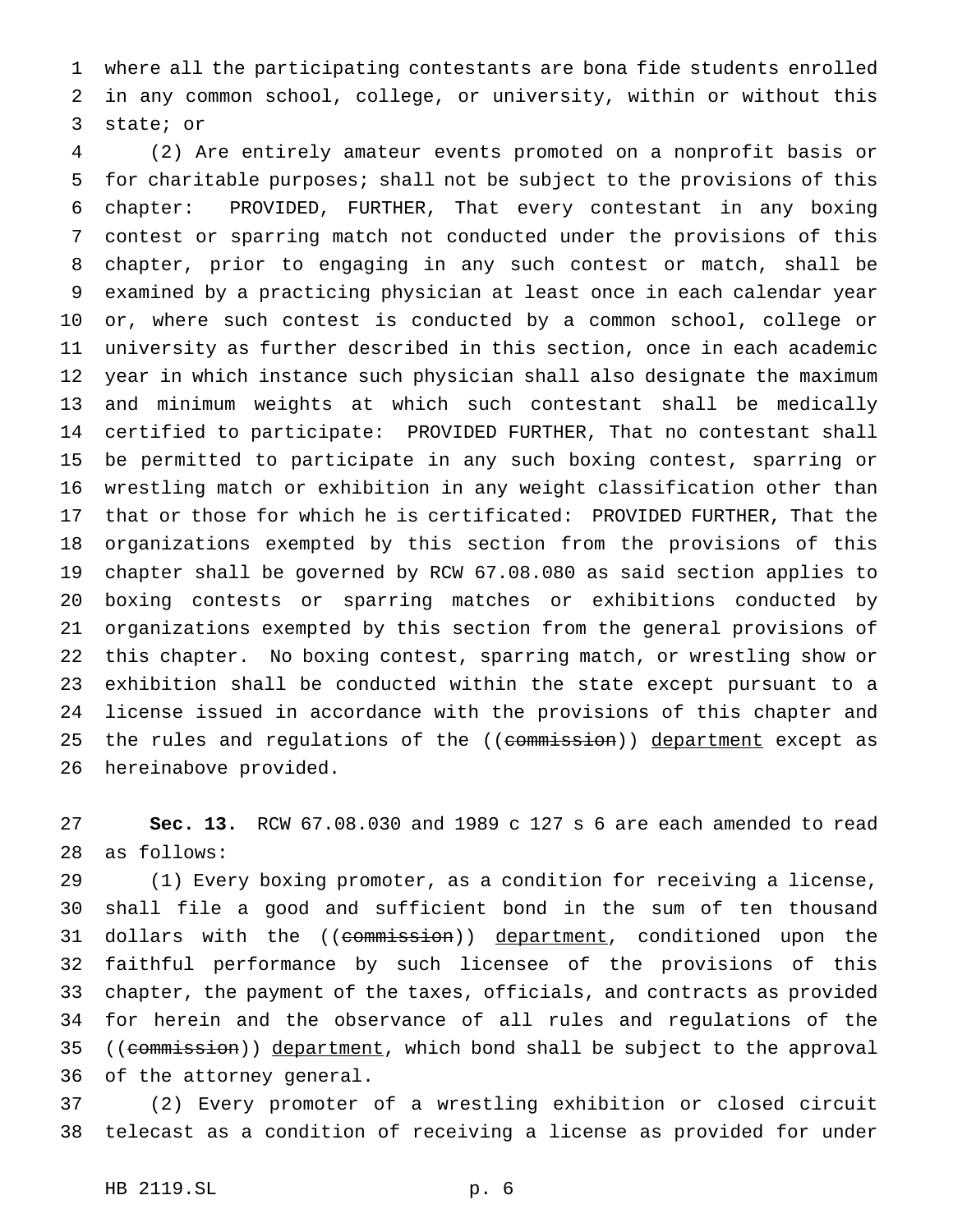this chapter shall file a good and sufficient bond in the sum of one 2 thousand dollars with the ((commission)) department in cities of less than one hundred fifty thousand inhabitants and of two thousand five hundred dollars in cities of more than one hundred fifty thousand inhabitants conditioned upon the faithful performance by such licensee of the provisions of this chapter, the payment of the taxes and officials provided for herein and the observance of all rules and 8 regulations of the ((commission)) department, which bond shall be subject to the approval of the attorney general.

 (3) Boxing promoters must obtain medical insurance to cover any injuries incurred by participants at the time of the event.

 **Sec. 14.** RCW 67.08.040 and 1975-'76 2nd ex.s. c 48 s 4 are each amended to read as follows:

14 Upon the approval by the ((commission)) department of any application for a license, as hereinabove provided, and the filing of 16 the bond the ((commission)) department shall forthwith issue such license.

 **Sec. 15.** RCW 67.08.050 and 1989 c 127 s 7 are each amended to read as follows:

 (1) Any promoter as herein provided shall within seven days prior to the holding of any boxing contest or sparring match or exhibition 22 file with the ((commission)) department a statement setting forth the name of each licensee, his or her manager or managers and such other 24 information as the ((commission)) department may require. Any promoter shall, within seven days before holding any wrestling exhibition or 26 show, file with the ((commission)) department a statement setting forth the name of each contestant, his or her manager or managers, and such 28 other information as the ((commission)) department may require. Participant changes within a twenty-four hour period regarding a wrestling exhibition or show may be allowed after notice to the 31 ((commission)) department, if the new participant holds a valid license 32 under this chapter. The ((commission)) department may stop any event that is a part of a wrestling exhibition wherein any participant is not licensed under this chapter. Upon the termination of any contest or 35 exhibition the promoter shall file with the designated ((commission)) department representative a written report, duly verified as the 37 ((commission)) department may require showing the number of tickets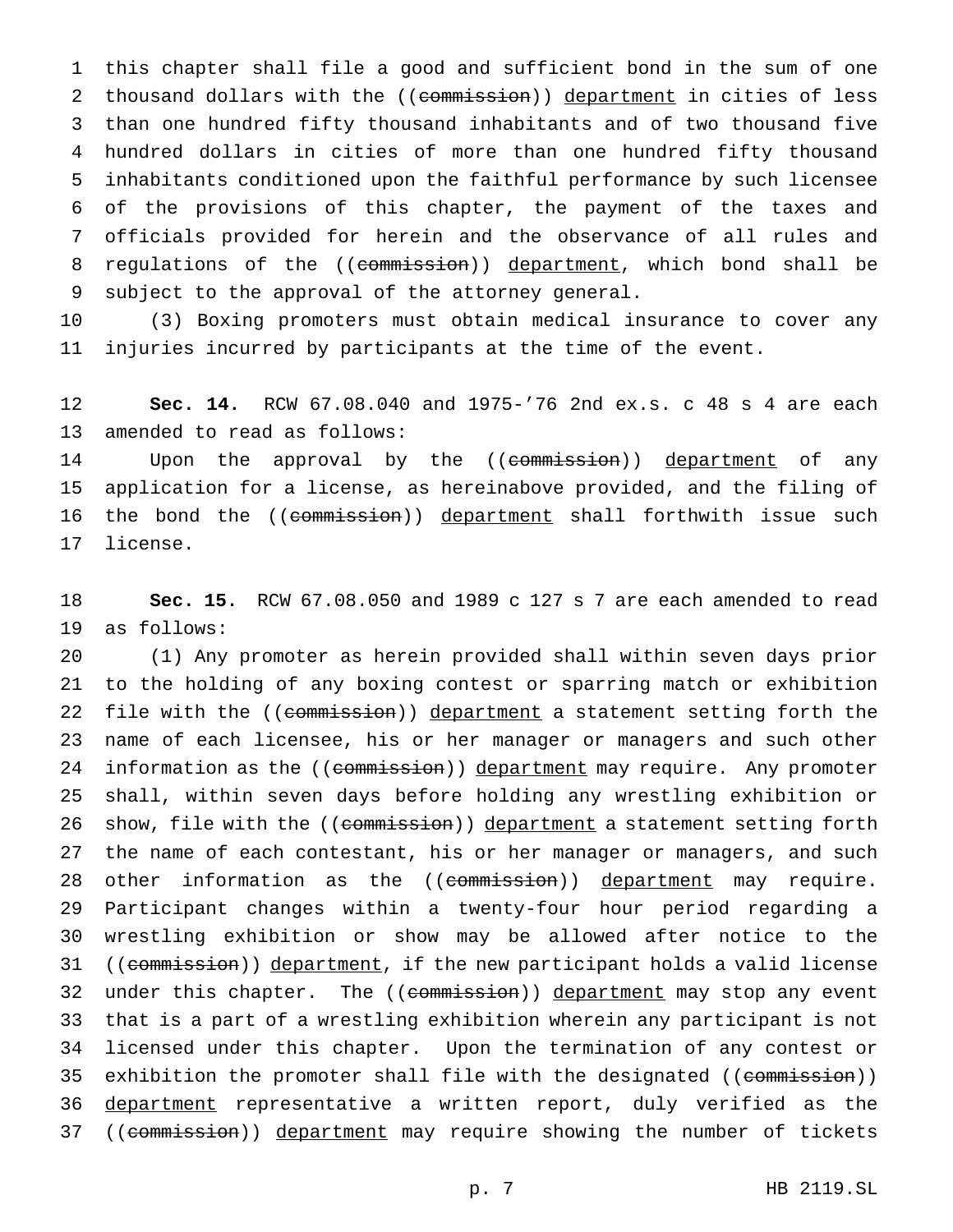1 sold for such contest, the price charged for such tickets and the gross 2 proceeds thereof, and such other and further information as the 3 ((commission)) department may require. The promoter shall pay to the 4 ((commission)) department at the time of filing the above report a tax 5 equal to five percent of such gross receipts and said five percent of 6 such gross receipts shall be immediately paid by the ((commission)) 7 department into the state general fund.

 (2) The number of complimentary tickets shall be limited to two percent of the total tickets sold per event location. All complimentary tickets exceeding this set amount shall be subject to taxation.

12 **Sec. 16.** RCW 67.08.055 and 1989 c 127 s 15 are each amended to 13 read as follows:

14 Every licensee who charges and receives an admission fee for 15 exhibiting a simultaneous telecast of any live, current, or spontaneous 16 boxing or sparring match, or wrestling exhibition or show on a closed 17 circuit telecast viewed within this state shall, within seventy-two 18 hours after such event, furnish to the ((commission)) department a 19 verified written report on a form which is supplied by the 20 ((commission)) department showing the number of tickets issued or sold, 21 and the gross receipts therefor without any deductions whatsoever. 22 Such licensee shall also, at the same time, pay to the ((commission)) 23 department a tax equal to five percent of such gross receipts paid for 24 admission to the showing of the contest, match or exhibition. In no 25 event, however, shall the tax be less than twenty-five dollars. The 26 tax shall apply uniformly at the same rate to all persons subject to 27 the tax. Such receipts shall be immediately paid by the ((commission)) 28 <u>department</u> into the general fund of the state.

29 **Sec. 17.** RCW 67.08.060 and 1989 c 127 s 16 are each amended to 30 read as follows:

31 The ((commission)) department may appoint official inspectors at 32 least one of which, in the absence of a member of the ((commission)) 33 department, shall be present at any boxing contest or sparring match or 34 exhibition held under the provisions of this chapter and may be present 35 at any wrestling exhibition or show. Such inspectors shall carry a 36 card signed by the ((chairman)) director of the ((commission)) 37 department evidencing their authority. It shall be their duty to see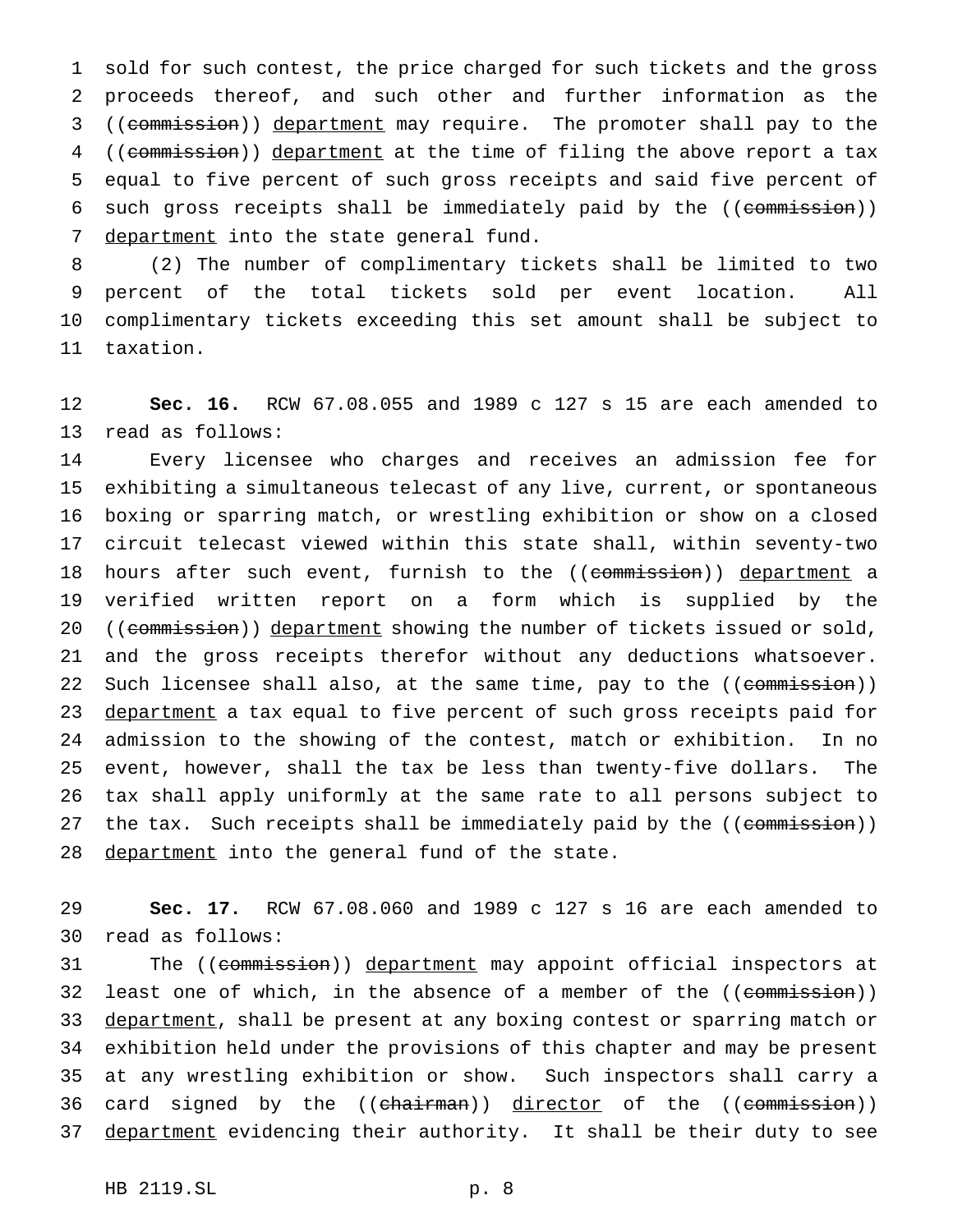1 that all rules and regulations of the ((commission)) department and the provisions of this chapter are strictly complied with and to be present at the accounting of the gross receipts of any contest, and such inspector is authorized to receive from the licensee conducting the contest the statement of receipts herein provided for and to 6 immediately transmit such reports to the ((commission)) department. Each inspector shall receive a fee from the licensee to be set by the 8 ((commission)) department for each contest officially attended. Each inspector shall also receive from the state travel expenses in accordance with RCW 43.03.050 and 43.03.060 as now existing or hereafter amended.

 **Sec. 18.** RCW 67.08.080 and 1989 c 127 s 8 are each amended to read as follows:

 No boxing contest or sparring exhibition held in this state whether under the provisions of this chapter or otherwise shall be for more than ten rounds and no one round of any such contest or exhibition shall be scheduled for less than or longer than three minutes and there shall be not less than one minute intermission between each round. In the event of bouts involving state or regional championships the 20 ((commission)) department may grant an extension of no more than two additional rounds to allow total bouts of twelve rounds, and in bouts 22 involving national championships the ((commission)) department may grant an extension of no more than five additional rounds to allow total bouts of fifteen rounds. No contestant in any boxing contest or sparring match or exhibition whether under this chapter or otherwise shall be permitted to wear gloves weighing less than eight ounces. The 27 ((commission)) department shall promulgate rules and regulations to assure clean and sportsmanlike conduct on the part of all contestants and officials, and the orderly and proper conduct of the contest in all respects, and to otherwise make rules and regulations consistent with this chapter, but such rules and regulations shall apply only to contests held under the provisions of this chapter.

 **Sec. 19.** RCW 67.08.090 and 1989 c 127 s 9 are each amended to read as follows:

 Each contestant for boxing or sparring shall be examined within eight hours prior to the contest by a competent physician appointed by 37 the ((commission)) department. The physician shall forthwith and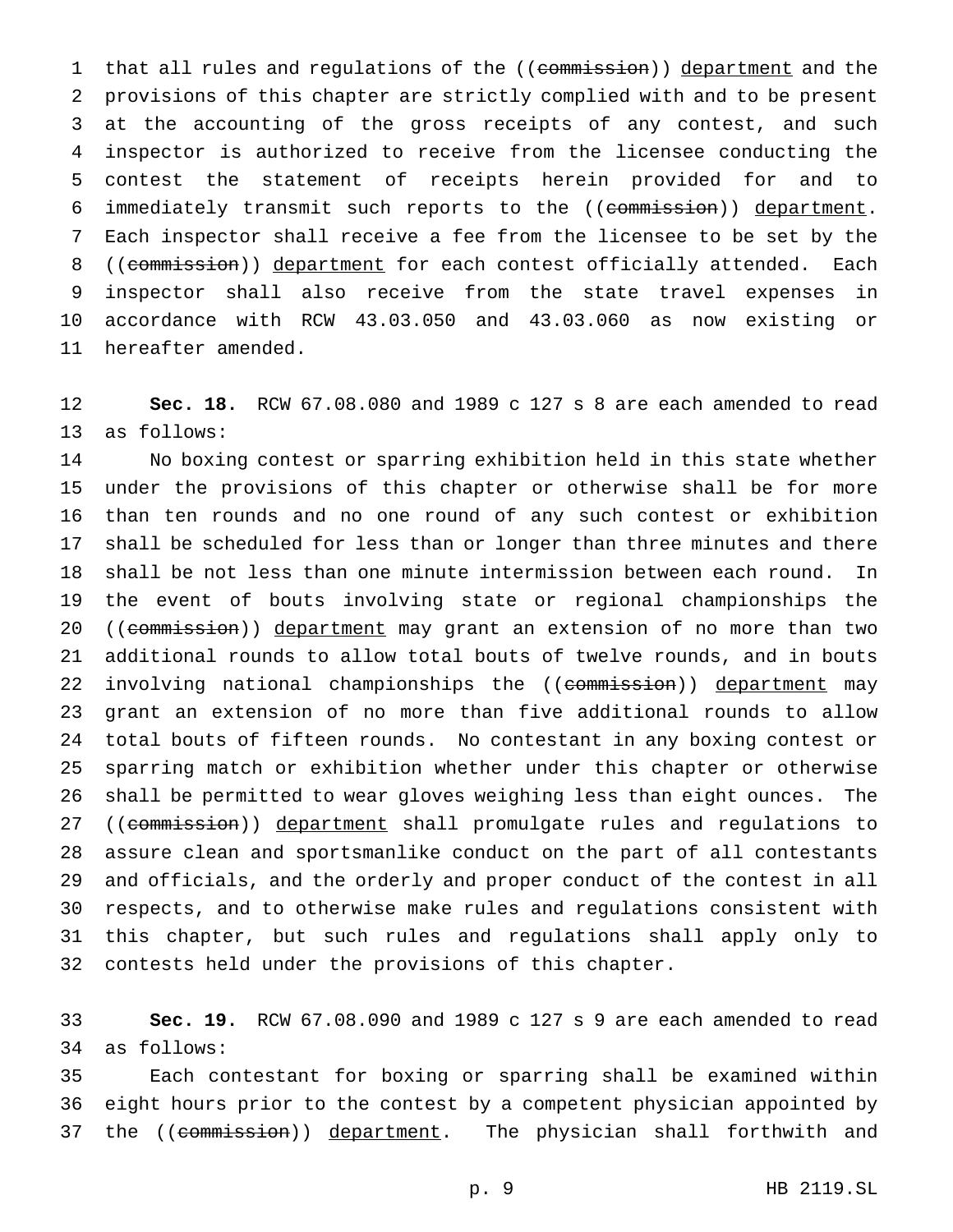before such contest report in writing and over his or her signature the 2 physical condition of each and every contestant to the ((commissioner 3 or)) inspector present at such contest. No contestant whose physical condition is not approved by the examining physician shall be permitted to participate in any contest. Blank forms of physicians' report shall be provided by the ((commission)) department and all questions upon such blanks shall be answered in full. The examining physician shall 8 be paid a fee designated by the ((commission)) department by the 9 promoter conducting such match or exhibition. The ((commission)) 10 department may have a participant in a wrestling exhibition or show 11 examined by a physician appointed by the ((<del>commission</del>)) <u>department</u> prior to the exhibition or show. A participant in a wrestling exhibition or show whose condition is not approved by the examining physician shall not be permitted to participate in the exhibition or show. No boxing contest, sparring match, or exhibition shall be held 16 unless a licensed physician of the ((commission)) department or his or her duly appointed representative is present throughout the contest. 18 The ((commission)) department may require that a physician be present at a wrestling exhibition or show. Any physician present at a wrestling show or exhibition shall be paid for by the promoter.

 Any practicing physician and surgeon may be selected by the 22 ((board)) department as the examining physician. Such physician present at such contest shall have authority to stop any contest when in the physician's opinion it would be dangerous to a contestant to continue, and in such event it shall be the physician's duty to stop such contest.

 **Sec. 20.** RCW 67.08.100 and 1989 c 127 s 10 are each amended to read as follows:

29 (1) The ((commission)) department may grant annual licenses upon application in compliance with the rules and regulations prescribed by 31 the ((commission)) director, and the payment of the fees, the amount of 32 which is to be ((<del>determined</del>)) <u>set</u> by the ((<del>commission</del>)) <u>director in</u> 33 accordance with RCW 43.24.086, prescribed to promoters, managers, referees, boxers, wrestlers, and seconds: PROVIDED, That the provisions of this section shall not apply to contestants or participants in strictly amateur contests and/or fraternal organizations and/or veterans' organizations chartered by congress or the defense department or any bona fide athletic club which is a member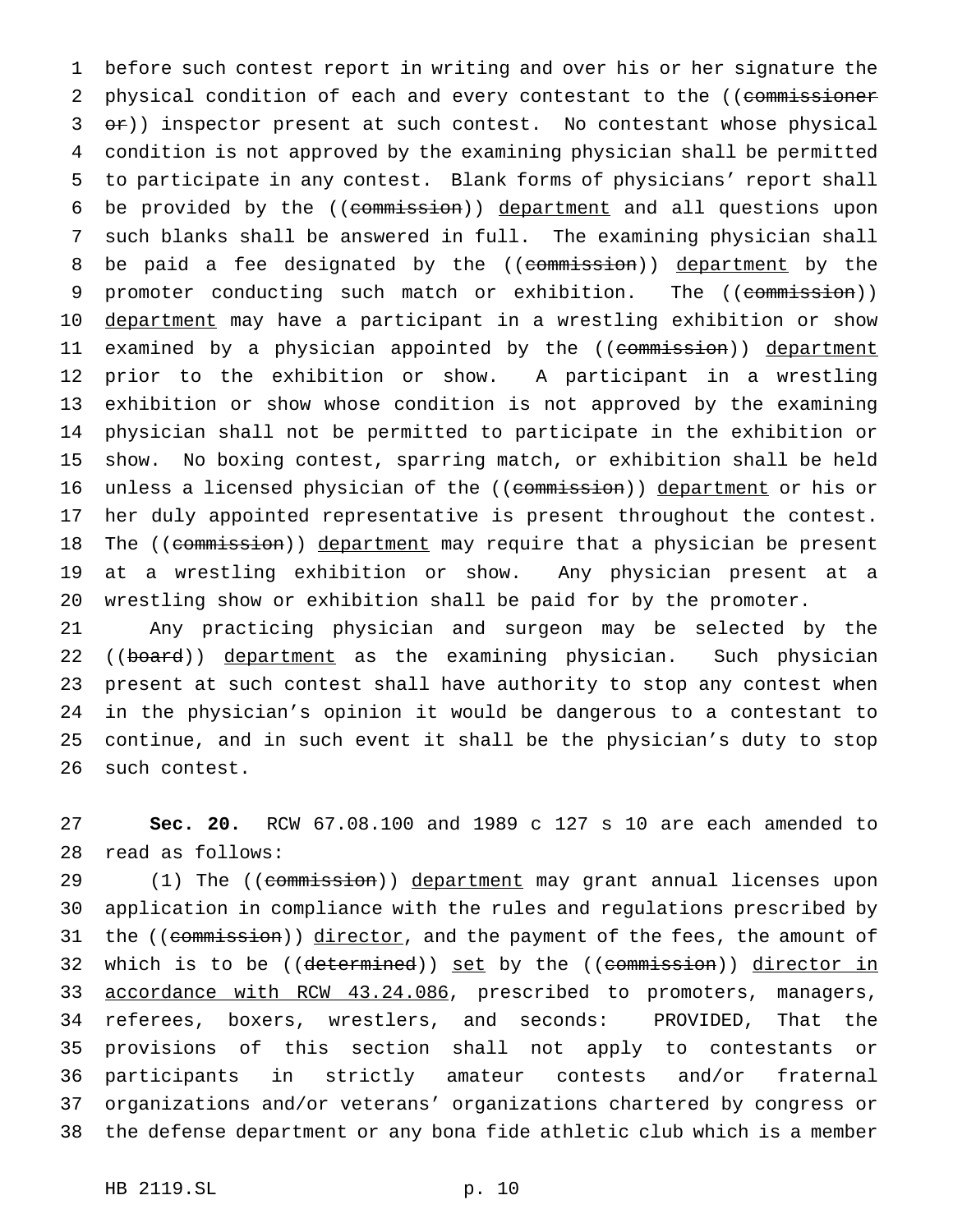of the Pacific northwest association of the amateur athletic union of the United States, holding and promoting athletic contests and where all funds are used primarily for the benefit of their members.

4 (2) Any such license may be revoked by the ((commission)) 5 department for any cause which it shall deem sufficient.

 (3) No person shall participate or serve in any of the above capacities unless licensed as provided in this chapter.

 (4) The referee for any boxing contest shall be designated by the 9 ((commission)) department from among such licensed referees.

 (5) The referee for any wrestling exhibition or show shall be 11 provided by the promoter and licensed by the ((commission)) department.

 **Sec. 21.** RCW 67.08.110 and 1989 c 127 s 11 are each amended to read as follows:

 Any person or any member of any group of persons or corporation promoting boxing exhibitions or contests who shall participate directly or indirectly in the purse or fee of any manager of any boxers or any boxer and any licensee who shall conduct or participate in any sham or fake boxing contest or sparring match or exhibition shall thereby 19 forfeit its license and the ((commission)) department shall declare such license canceled and void and such licensee shall not thereafter be entitled to receive another such, or any license issued pursuant to the provisions of this chapter.

 **Sec. 22.** RCW 67.08.120 and 1989 c 127 s 12 are each amended to read as follows:

 Any contestant or licensee who shall participate in any sham or fake boxing contest, match, or exhibition and any licensee or 27 participant who violates any rule or regulation of the ((commission)) 28 department shall be penalized in the following manner: For the first 29 offense he or she shall be restrained by order of the ((commission)) 30 department for a period of not less than three months from participating in any contest held under the provisions of this chapter, such suspension to take effect immediately after the occurrence of the offense; for any second offense such contestant shall be forever suspended from participation in any contest held under the provisions of this chapter.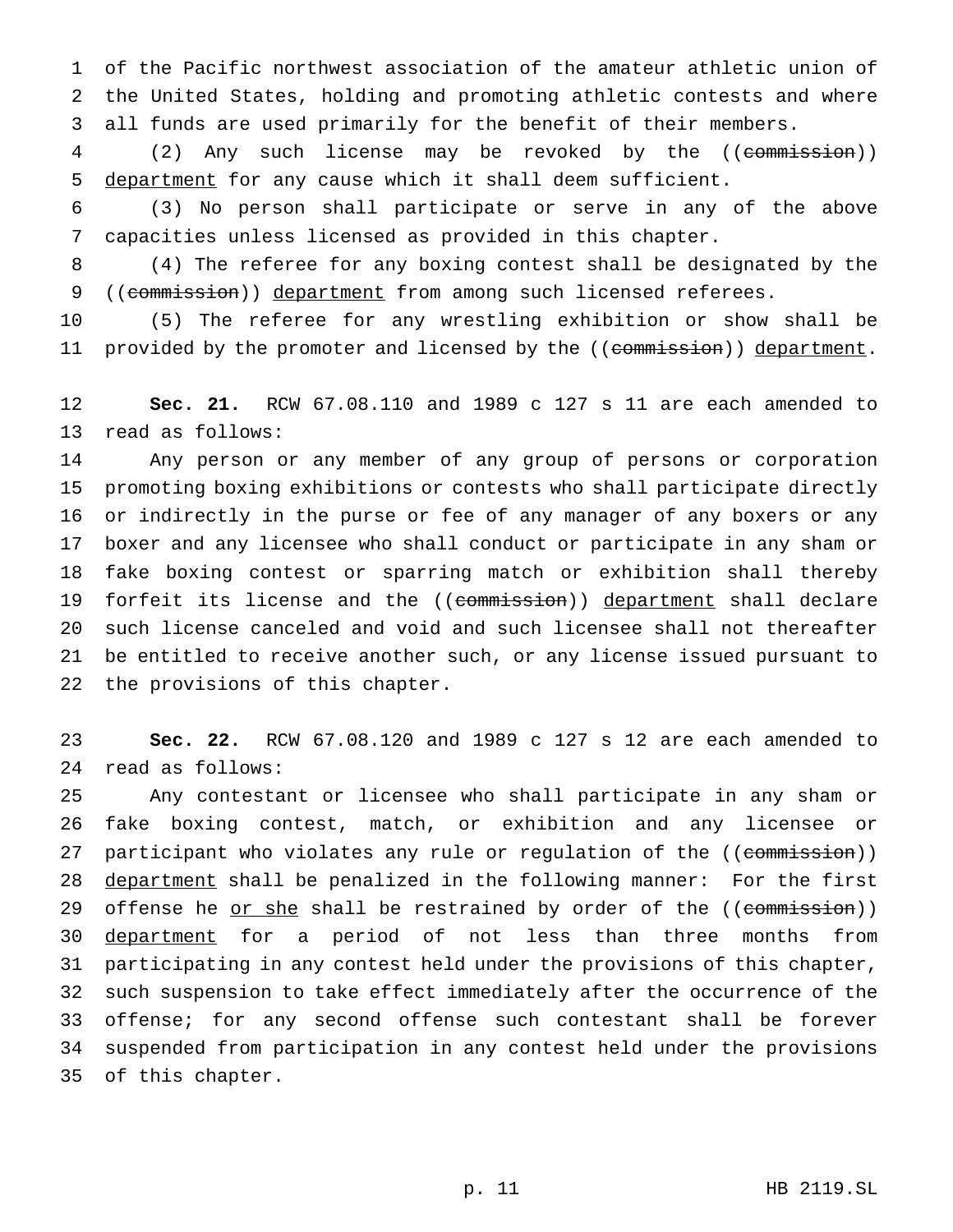**Sec. 23.** RCW 67.08.130 and 1933 c 184 s 19 are each amended to read as follows:

 Whenever any licensee shall fail to make a report of any contest within the time prescribed by this chapter or when such report is 5 unsatisfactory to the ((commission)) department, the ((secretary)) 6 director shall examine the books and records of such licensee; he or 7 she may subpoena and examine under oath any officer of such licensee 8 and such other person or persons as he or she may deem necessary to a determination of the total gross receipts from any contest and the amount of tax thereon. If, upon the completion of such examination it shall be determined that an additional tax is due, notice thereof shall be served upon the licensee, and if such licensee shall fail to pay such additional tax within twenty days after service of such notice such delinquent licensee shall forfeit its license and shall forever be disqualified from receiving any new license and in addition thereto such licensee and the members thereof shall be jointly and severally liable to this state in the penal sum of one thousand dollars to be collected by the attorney general by civil action in the name of the state in the manner provided by law.

 **Sec. 24.** RCW 67.08.140 and 1989 c 127 s 17 are each amended to read as follows:

 Any person, club, corporation, organization, association, fraternal society, participant, or promoter conducting or participating in boxing contests, sparring matches, or wrestling shows or exhibitions within this state without having first obtained a license therefor in the manner provided by this chapter is in violation of this chapter and shall be guilty of a misdemeanor excepting such contests excluded from the operation of this chapter by RCW 67.08.015. The attorney general, 29 each prosecuting attorney, the ((commission)) department, or any citizen of any county where any person, club, corporation, organization, association, fraternal society, promoter, or participant shall threaten to hold, or appears likely to hold or participate in athletic contests or exhibitions in violation of this chapter, may in accordance with the laws of this state governing injunctions, enjoin such person, club, corporation, organization, association, fraternal society, promoter, or participant from holding or participating in such contest or exhibition.